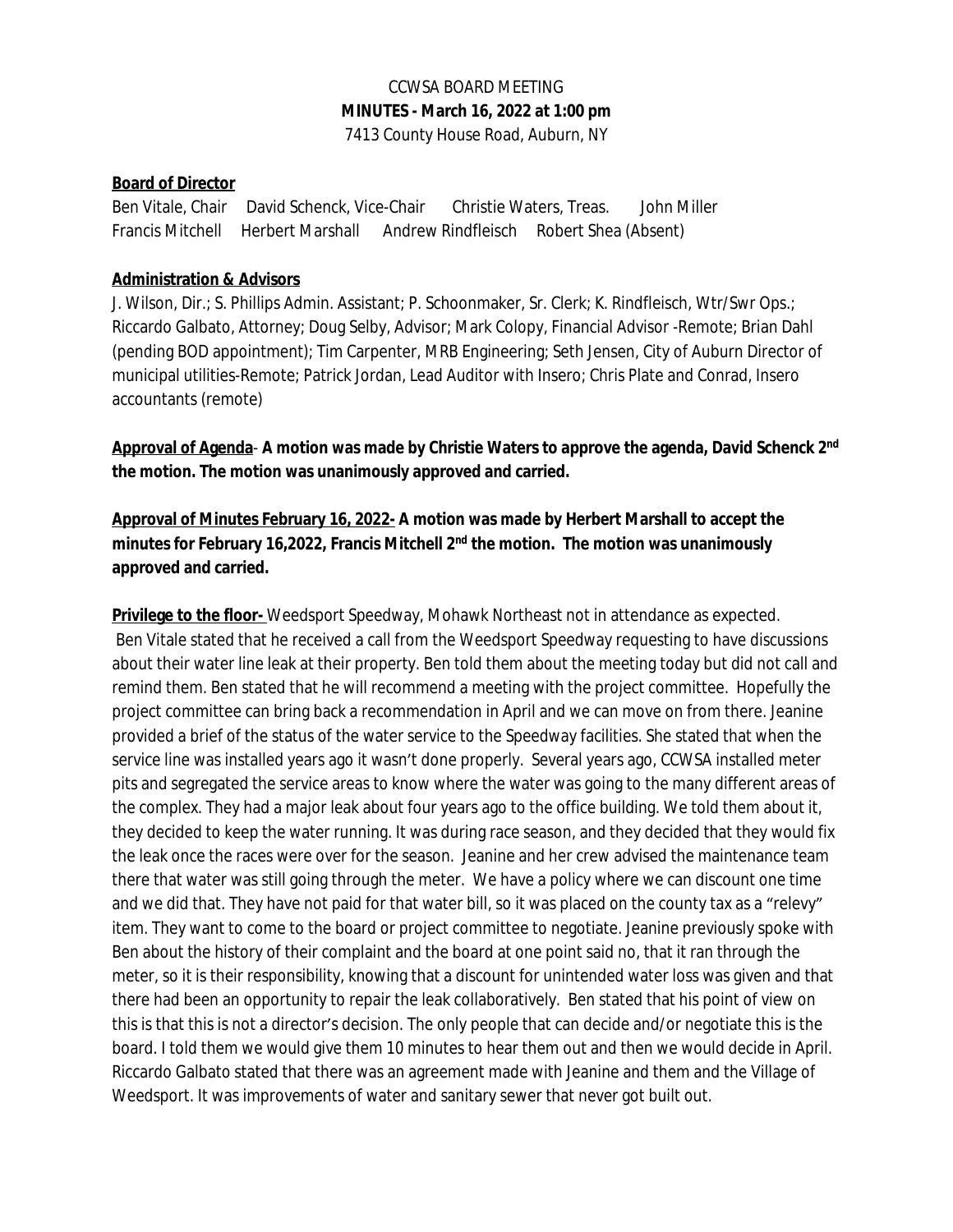**FY2021 Financial Report-Insero, CPA's; Audit-** Patrick Jordan stated that Insero is comfortable with this main report that is to satisfy the commitment with the public authority submission that is due on the 31<sup>st</sup>. No difficulty was had performing our audit. There were no problems, we were able to access everything needed.

Ben Vitale- "I would like to make a statement. I think that this board has a lack of knowledge as to where the money is, what the money is and what it is assigned for. We had some great discussions in the audit committee meeting. We discussed some areas in where we are lacking and I believe it is the intention of the audit committee to make some suggested changes to the board, so we as a board have a better understanding of our finances." Discussion also included future internal auditing processes.

## **A motion was made by Francis Mitchell to approve the FY21 Finance Report as presented. Herbert Marshall 2nd the motion. The motion was unanimously approved and carried.**

Brian Dahl asked if he could suggest a change be made to past and future minutes to his title change. It was listed next to his name CC Emergency Mgmt., and he is not a member of the board in that capacity in any form.

# **Herbert Marshall made the motion to eliminate a "title" for Brian Dahl, that he is not representing CC Emergency Management on this board. Andrew Rindfleisch 2nd the motion. The motion was unanimously approved and carried.**

**Financial**- Christie Waters (Treasurer) & Francis Mitchell (Audit Cmte. Chair) Christie Waters stated that there are two additions to the unpaid bills. One is maintenance field supplies from Core and Main for \$1824.00; and the second is for Mr. Fletcher for \$184.00. I look for a motion to pay the bills.

## **A motion was made by Andrew Rindfleisch to pay the bills as presented with the addition of the Core/Main and Fletcher invoices. Herbert Marshall 2nd the motion. The motion was unanimously approved and carried.**

Francis Mitchell- I completed the reconciliation of the checking accounts for February 28<sup>th</sup>, 2022, and there were no exceptions taken to any of those accounts or transactions.

#### **A motion was made by Francis Mitchell to approve the reconciliations as presented today. Andrew Rindfleisch 2nd the motion. The motion was unanimously approved and carried.**

**Reports--- Current Activities/ Project updates**- No discussion took place

**Water Operations & County Sewer District 2, Operations** (Jeanine Wilson, Karl Rindfleisch, Jay Sawyer)- No discussion took place

**County Infrastructure Report/Master Plan (Doug Selby, Tim Carpenter, MRB; Mark Colopy, FA) Map plan and report**- Tim Carpenter stated that the regional water project's map plan and report was prepared and approved several months ago. The report was forwarded to the Cayuga County Legislator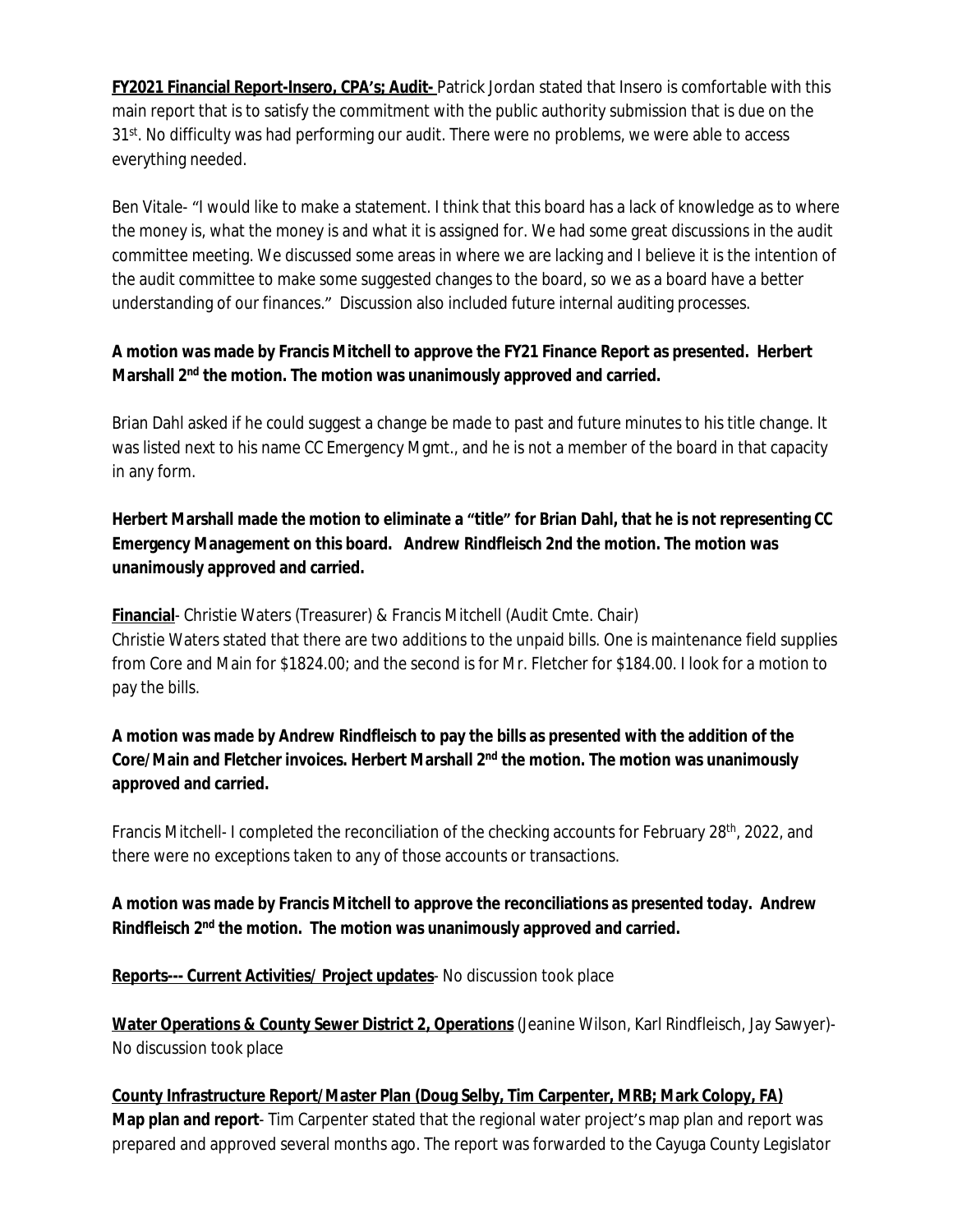and approved by them to move forward. The next step would be the adjudication of the SEQRA process. When that is complete then the county or the authority would be able to apply for funding for this project. MRB has been pursuing the SEQRA process, the next step that was needed was the preparation of the part one, which is a description of the project and many other things. It includes environmental things, water, and air and traffic omissions that might go along with the project. It is a 13-page document that we need to send to all the interested agencies that may be involved in the project. We stand ready to send them out to all agencies that may be involved. It is a part of the SEQRA process that these materials be available for full review and contemplation. We may get some of the agencies that come back and ask questions, or they may not respond at all. That would mean they have agreed that the authority can be lead agency and start to evaluate the environmental effects that this project could have. I would like to review part one at the next meeting. Then we will find out what questions we may have received from the various agencies. We will assemble responses to those and consider it with this board. We will determine if we have a positive declaration meaning that it needs more work to figure out if it is going to be an environmental problem, or a negative declaration in that it will indicate that we think it will be ok. We are looking for a resolution that the board is intent on being the lead agency. We have asked that they return their comments by May 25<sup>th</sup>, 2022.

Riccardo Galbato stated that there is a resolution that he worked on with Tim. We are indicating and representing that there is a proposed project, he cited specific paragraphs and the phases. The resolution indicates that this board intends to be lead agency under the SEQRA, it authorizes Jeanine Wilson as Director of Operations, to sign part 1 of the environmental assessment form, it authorizes our consultant engineer to send the packet with May 25, 2022, deadline. It identifies all the involved state, county agencies, as well as interested agencies. This is the first part officially of the board of the SEQRA process.

John Miller asked What is phase two? What happens after May? Tim Carpenter responded that It seems likely that the authority will want to propose this for funding and to make an application. Its time now to talk with Mark on how an application can be brought forward to the various funding agencies. John Miller asked - and there are multiple applications Mark? Mark Colopy stated that for this time of the year there are no more that I can think of than 3. Herbert Marshall asked if there is any way we can have the deadline changed to match with our May board meeting? Tim Carpenter stated that we need to give them a minimum of 30 days by law. With the delays in this time, we have allowed 60 days. Ben Vitale- If we delay our meeting by a week, it would be the correct amount of time needed. Tim Carpenter stated that he will modify the dates to be the Friday before the next meeting, which would be May 20, 2022.

**A motion was made by Herbert Marshall to authorize the resolution as presented indicating that CCWSA intends to be lead agency under the SEQRA, it authorizes the Director of Operations to sign part 1 of the environmental assessment form, authorizing MRB as our consultant engineer to send the packet with May 25, 2022, deadline. It identifies all the involved state, county agencies, as well as interested agencies. This is the first part officially of the board of the SEQRA process**. **John Miller 2nd the motion. The motion was unanimously approved and carried.** 

**Aurora sewer treatment plant analysis-**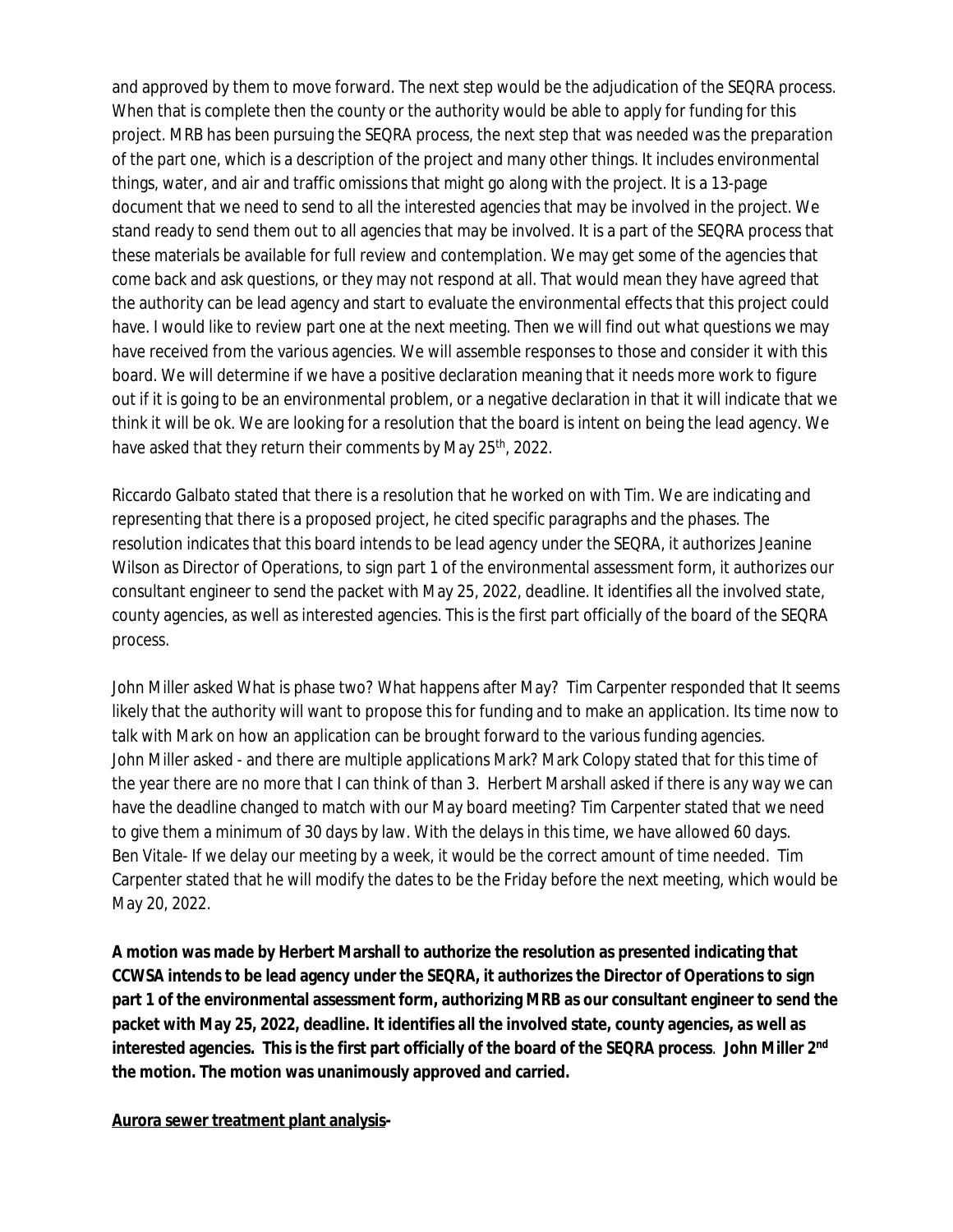Tim Carpenter stated that he has been evaluating the Village of Aurora's sewer treatment plant. He completed the field evaluation; now writing the report. It will be ready for our next meeting in April. In general, the wastewater treatment plant in Aurora has the capacity to receive the Honoco Rd. sewers as has been demonstrated by past flow. But the physical condition of the plant is problematic. Just like we have heard from the department of health; they wouldn't allow for new water to be withdrawn from the Aurora water treatment plant because of the upgrades that need to happen. With the Aurora waste treatment plant there are some physical problems with the plant, which would have to be repaired before a large new addition of flow like Honoco Rd could be added to it. It is probably a \$4–5 million project to get the plant up to the standard that it should be.

## **Finance/Project Mgmt. Committee Report (Herbert Marshall, Chair) Throop Waterline Project (Centerport, Sine, Reyer Rds.)**

Herbert Marshall stated that CCWSA has met with Throop, and we have been passed the SEQR and it is now in their field to apply for the funding for it. Jeanine Wilson stated that she has reached out to the Town of Throop twice and has not received anything back. Ben Vitale stated that he will be attending the Throop meeting tonight.

#### **West Genesee St. Waterline connection, Engineering Proposal**

Ben Vitale stated that last month CCWSA passed a resolution, and it was brought to his attention to bring it back up due to a possible problem. Herbert Marshall stated that we passed a motion to do that project. Herb stated that he had understood that Tim had started the work. Tim stated that he did not get permission to start it yet. Tim has submitted a proposal with CCWSA for him to start the work for \$80,000 to complete the engineering for the project.

**A motion was made by Ben Vitale to reconsider the previous decision to move forward with construction of a new waterline on Genesee Street since I don't think we had all the information in hand. There was no 2nd for this motion.**

**A motion was made by Herbert Marshall to approve a proposal for engineering services presented to the board by Tim Carpenter, MRB, to begin the engineering work and to get the proposals for surveying and whatever else is necessary to move forward with the project to install a new connection and waterline on Genesee Street to connect to the CCWSA waterline on Experimental Road. Andrew Rindfleisch 2nd the motion. The motion was unanimously approved and carried.**

## **IDA, Aurelius- low pressure sewer project (Herbert Marshall)**

Herbert Marshall- I don't think we are any further along applying for the grant than we (IDA) were before. It has been sent in, but we were told that the Authority must be a Co-applicant. We were also told at the meeting that it was proposed and would be voted on the 22<sup>nd</sup> of this month that the county would give over 2 million dollars to agriculture projects within the county and those agriculture people chose the sewer line as their most important project.

Christie Waters stated that we must make sure that whatever we do with the IDA's project that it is the same as we would do with any other entity. We had previously decided to keep it the same for all. If we make an exception there should be a good reason for it and we should have a paper trail stating in the minutes, why we are making an exception to our policy.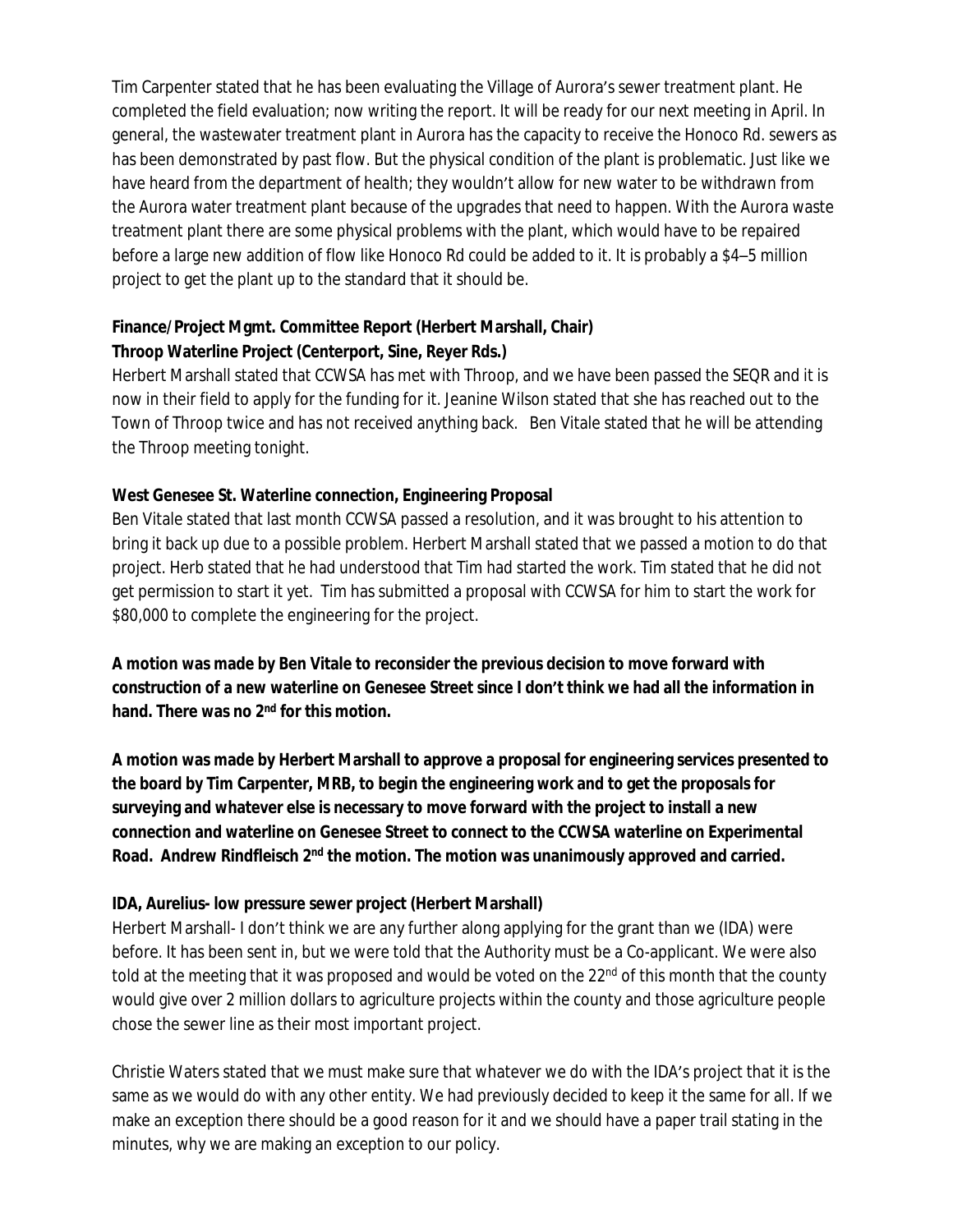**A motion was made by Andrew Rindfleisch that we are the co-applicant with the understanding that the cost is all taken care of by the Cayuga County IDA including the current bill of approximately \$4,500 for reimbursements of services to their sewer project. Christie Waters 2nd the motion. The motion was unanimously approved and carried.** 

**Legal-** Attorney Galbato stated that everything he had has been addressed here today already.

#### **Personnel Committee Report- (David Schenck, Chair)**

David Schenck stated that the personnel committee was reviewing the job descriptions of the Director and the mechanics. He stated that he had a meeting with the current director to see what her plans are and what she was planning to do and requested that she would decide on a time frame. We agreed she wants to stay on as Director until August and then stay on in some capacity until March. David reported that information to the personnel committee, and they wanted to present that to the full board. And for the other job description we wanted it fit what Karl was doing and to have Herbert Marshall check with Civil Service, so we do it right. Herbert Marshall stated that his resources recommend that we have his title as a working foreperson. We could also add to his job description when it goes through Civil Service to be approved. We don't have to advertise his position as it would be non-competitive. Jeanine Wilson stated that Civil Service will receive this resolution by the board to create a position at the Authority as a Working Foreperson and to add to the job description.

**A motion was made by David Schenck to accept the personnel report and to move forward with the creating the new position of Working Foreperson, the motion was 2nd by Christie Waters. The motion was voted 6 to approve and 1 to abstain. The motion was approved and carried.**

#### **New Business/Old Business Updates**

Francis Mitchell requested that the end of year reports, Actual vs Budget through Dec. 31, 2021 be approved at the next meeting.

## **A motion was made by Herbert Marshall for Jeanine Wilson to move forward with Paris to complete all the reports, David Schenck 2nd the motion. The motion was unanimously approved and carried.**

City of Auburn Rates- Jeanine Wilson stated that it was brought to her attention that there was a presentation with the city council regarding increased water rates and two year projections. Jeanine reached out to Seth Jensen regarding the presentation and indication that the water rate was to be increased. Jeanine sent the presentation to the full board for review, and was advised that there will be a motion on April 7<sup>th</sup> with the city council and to go retroactive to April 1<sup>st</sup> for an increase to all their customers.

Ben Vitale stated that he thinks we should send out a notice to our customers letting them know an increase is to happen soon. I would ask if it would be ok for me to meet with the Mayor about this. Jeanine is going to send out notices and I will ask the mayor for a three-month time before this happens.